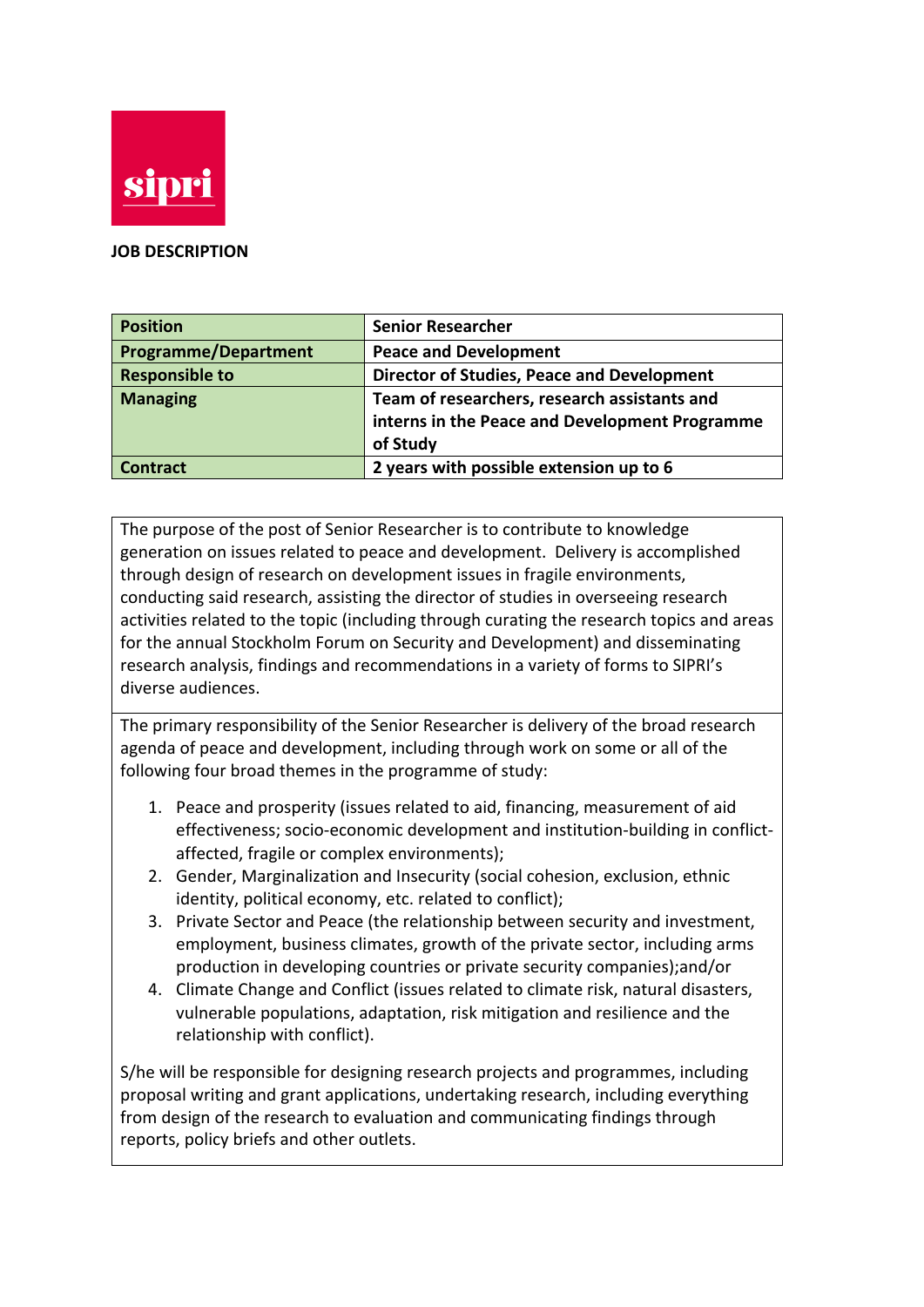As a senior researcher, s/he will also manage and mentor junior staff (including researchers, research assistants and interns) to direct their research activities, provide guidance on research methods and argumentation, and, generally, to help them produce the best work of which they are capable and contribute to a pleasant and stimulating intellectual and work environment in the Institute.

The main tasks of the Senior Researcher are:

- Designing, conducting, writing and disseminating her/his own high quality research;
- Preparing well presented, effectively argued and properly budgeted research proposals to secure future funding;
- Working with the director of studies to ensure delivery of the activities of the broader area of studies;
- Collaborating with other authors in SIPRI;
- Managing and mentoring junior staff;
- Financial management, budgeting and oversight for programme of study budget;
- Taking part in the collective life of the Institute.

## Productivity

The Senior Researcher is expected to write regularly. It is expected that the s/he will:

- author or co-author a chapter or sections of the SIPRI Yearbook each year;
- contribute articles to scholarly or policy journals, and write conference papers and/or chapters for anthologies;
- collaborate on the agenda and session design, discussion questions and annual report for the Stockholm Forum on Security and Development;
- write a SIPRI policy or other research report of comparable length and weight;
- write shorter policy-relevant pieces such as blogs, op-eds, backgrounders, expert comment or fact sheets.

In establishing annual objectives the Senior Researcher and the Director of Studies may vary the details of these expectations, time spent on each and set alternative targets.

The Senior Researcher is also expected to be an effective speaker and lecturer. S/he is expected to participate in public speaking engagements (panel debates, lectures, workshops) regularly and should be prepared to comment on film for any of SIPRI's video series. 

The position of Senior Researcher is based in Stockholm and, as with all research posts at SIPRI, requires willingness and availability to travel for the purposes of, *inter alia*, field research, fund-raising and presenting and disseminating research findings. This requirement must, of course, be balanced by the need to be present in the institute and taking part in activities there, as well as by the larger need for work-life balance.

An estimate of required travel is 1 to 3 short trips per month (e.g., 2-3 days within Europe) and 1 longer trip (e.g., one weeks outside Europe) every three months.